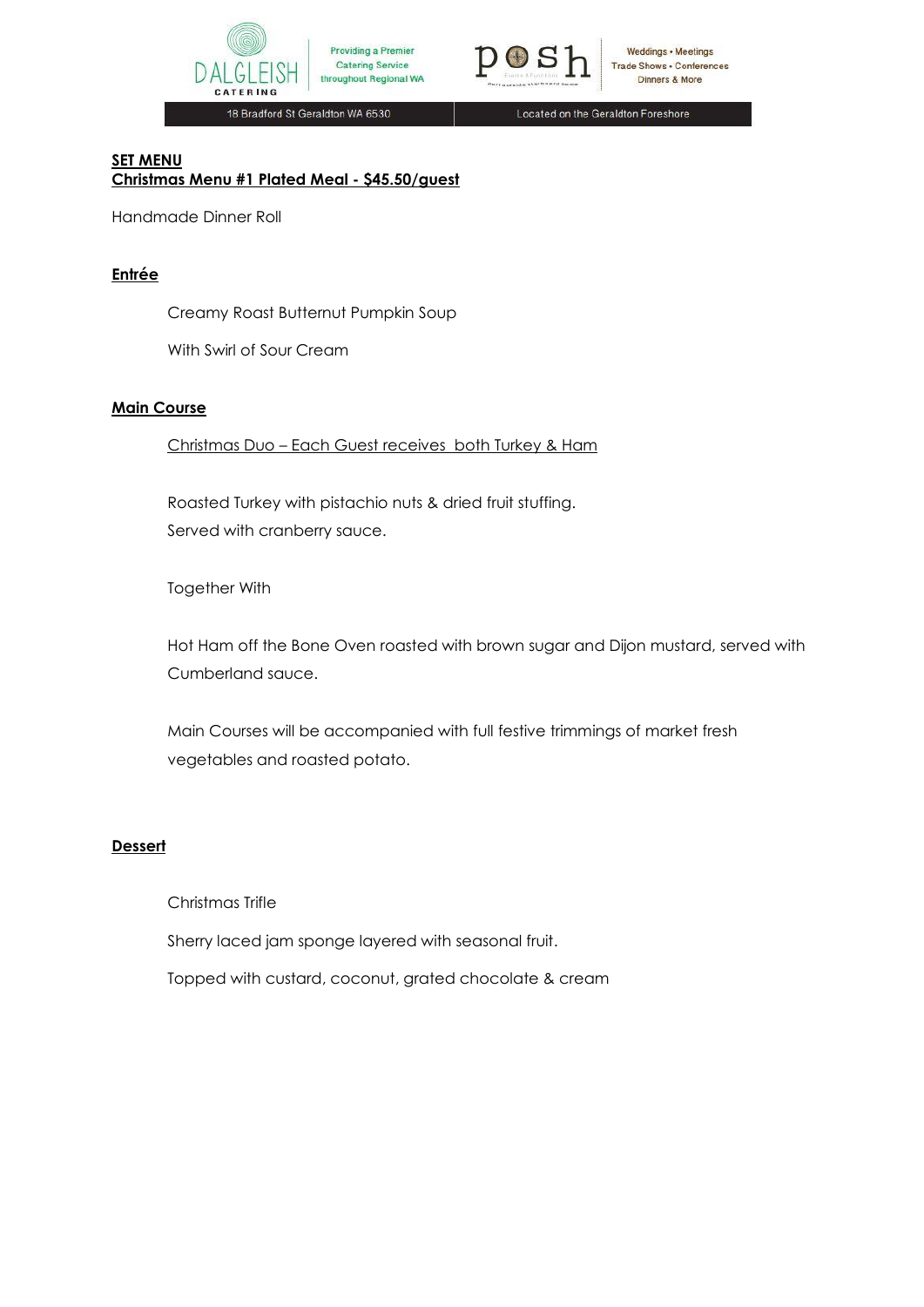



18 Bradford St Geraldton WA 6530

Located on the Geraldton Foreshore

**BUF FET**

**Christmas Menu #2 -\$47.50/guest** Delivery Only - \$42.50/guest

## **COLD BUFFET**

## **Cold Platters**

Honey Ham off the Bone with Fresh Pineapple

Gourmet Roasted Chicken with Encrusted with Honey Pumpkin

Cold King Prawns with Cocktail Sauce

## **Potato, Salads & Bread**

Tossed Leaves, Tomato, Olive Oil, Fetta & Purple Onion

Pesto Mayonnaise Pasta Salad

Traditional Coleslaw

Potato Salad with Shallots, Chives & Mustard Dressing

Chick Pea, Celery with Cumin & Coriander Yoghurt Dressing

Bread & Butter Selection

#### **Dessert**

Mixed Berry Tiramisu

Pavlova with Strawberries & Cream with Grated Chocolate

Christmas Puddings with Brandy Custard & Cream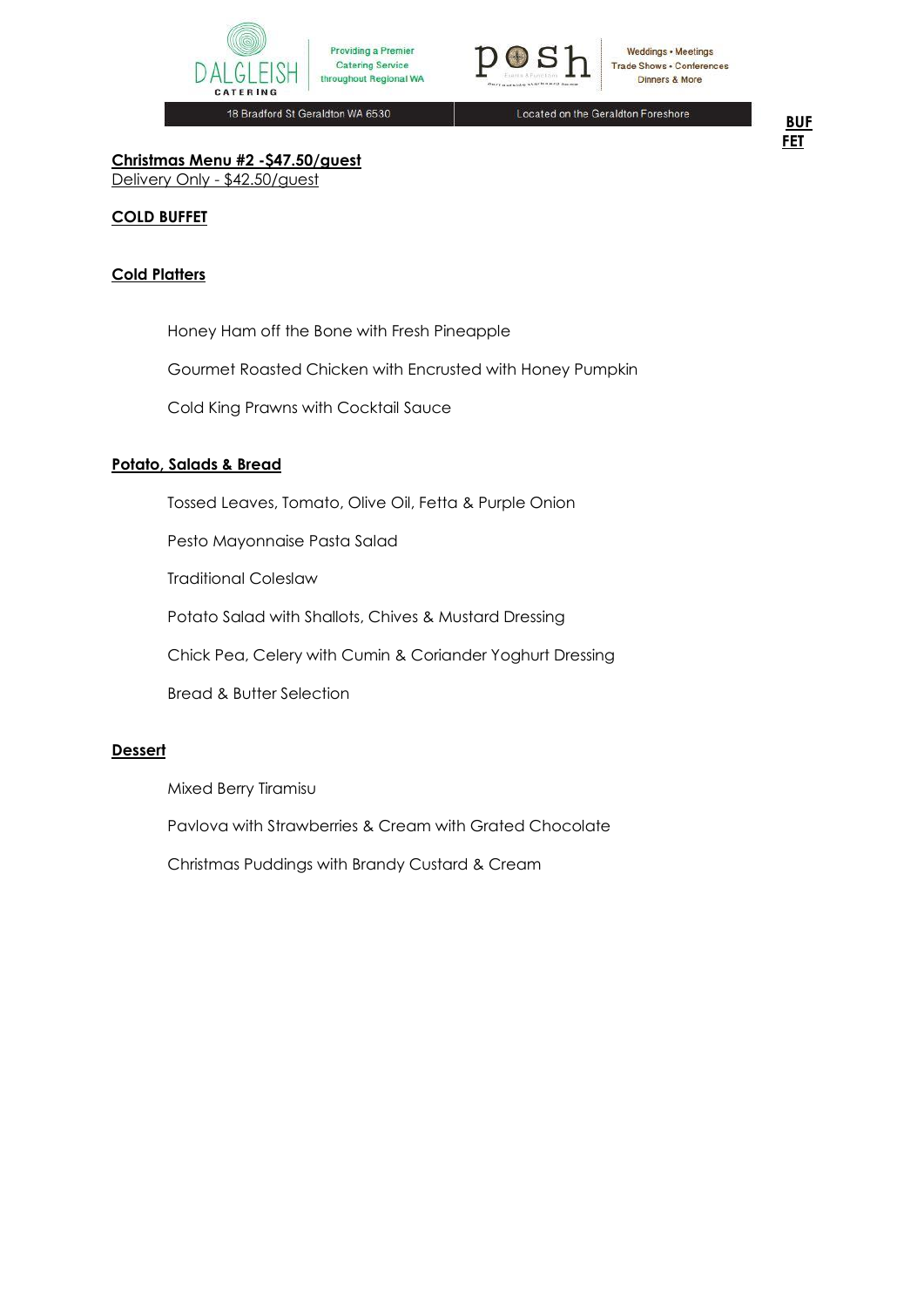



18 Bradford St Geraldton WA 6530

Located on the Geraldton Foreshore



**Christmas Menu #3 -\$47.50/guest** Delivery Only - \$45.50/guest

## **TRADITIONAL ROAST**

#### **Carvery**

Seasoned Roast Turkey with Roasted Garlic Jus & Cranberry Sauce

Roast Pork with Sea Salt Crackling

#### **Vegetables**

Cheddar Encrusted Creamy Garlic Potatoes

Orange Glazed Carrots

Crumbed Cauliflower

Mediterranean Charlotte – Zucchini, Egg Plant, Tomato, Purple Onion & Topped with

Pesto Crumbs

## **Accompaniments**

Bread & Butter Selection

Red Wine Jus

#### **Dessert**

Choux Pastry Selection – Chocolate Éclairs/Profiteroles & Paris Bres

Christmas Florentine Cookies with Chocolate Base

Christmas Puddings with Brandy Custard & Cream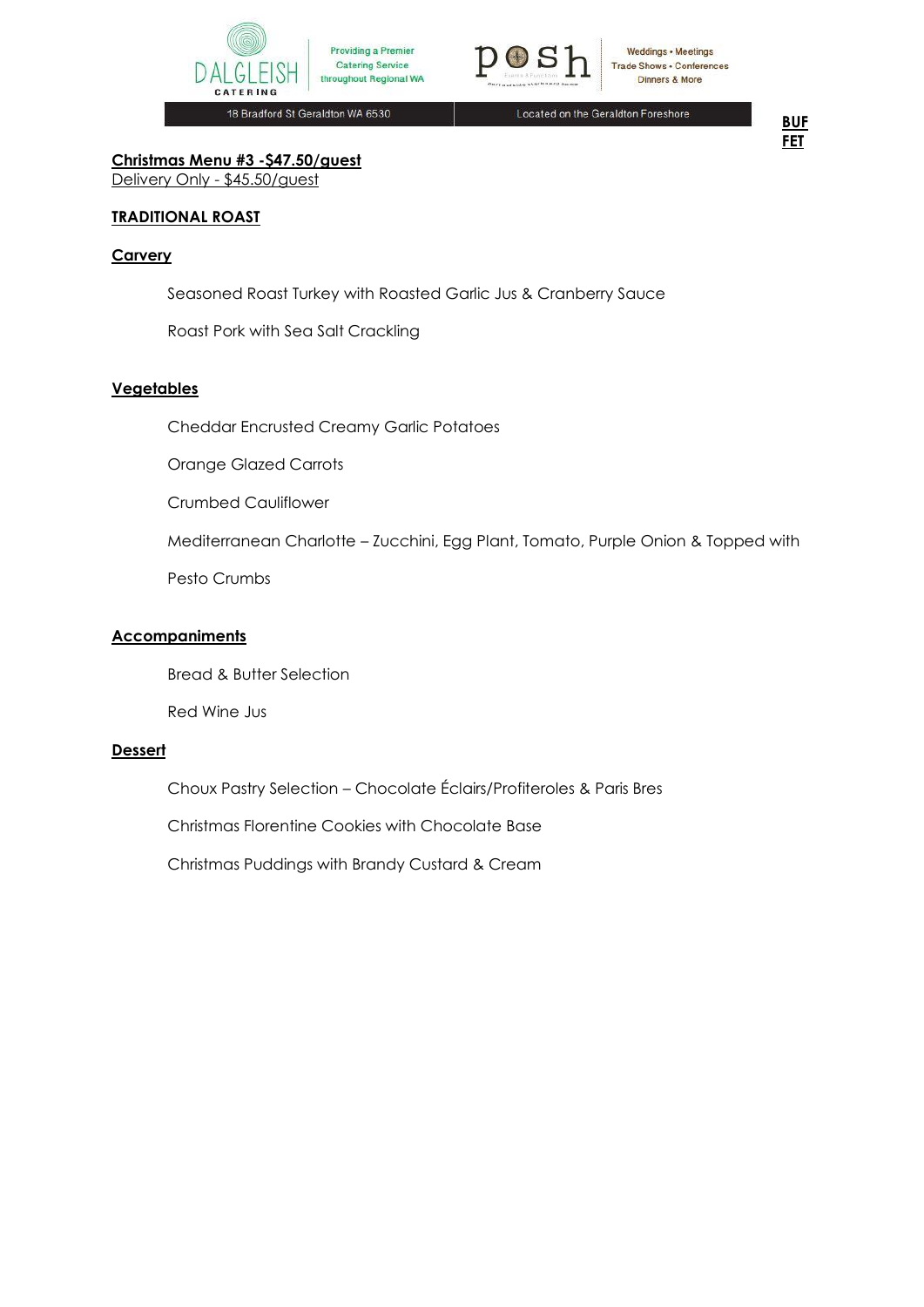



18 Bradford St Geraldton WA 6530

Located on the Geraldton Foreshore

**BUF FET**

**Christmas Menu #4 -\$49.00/guest** Delivery Only - \$47.50/guest

## **HOT & COLD SELECTIONS**

#### **Carvery**

Roast Turkey with Orange Marmalade Glaze

Roasted Garlic & Red Wine Gravy and Cranberry Sauce

#### **Cold Platters**

Honey Leg Ham with Fresh Pineapple

Cold King Prawns with Cocktail Sauce

#### **Vegetables, Salads & Accompaniments**

Gourmet Potato Salad with Baby Spinach & Camembert Cheese

Greek Salad with Creamy Fetta & Olives

Creamy Garlic Potato Bake

Honey Roasted Pumpkin

Buttered Green Beans

Cauliflower Au Gratin

Crusty Bread Rolls & Butter

#### **Dessert**

Handmade Bee Sting with Custard Cream & Strawberries

Traditional Christmas Trifle with Cream

Chocolate Rum Pie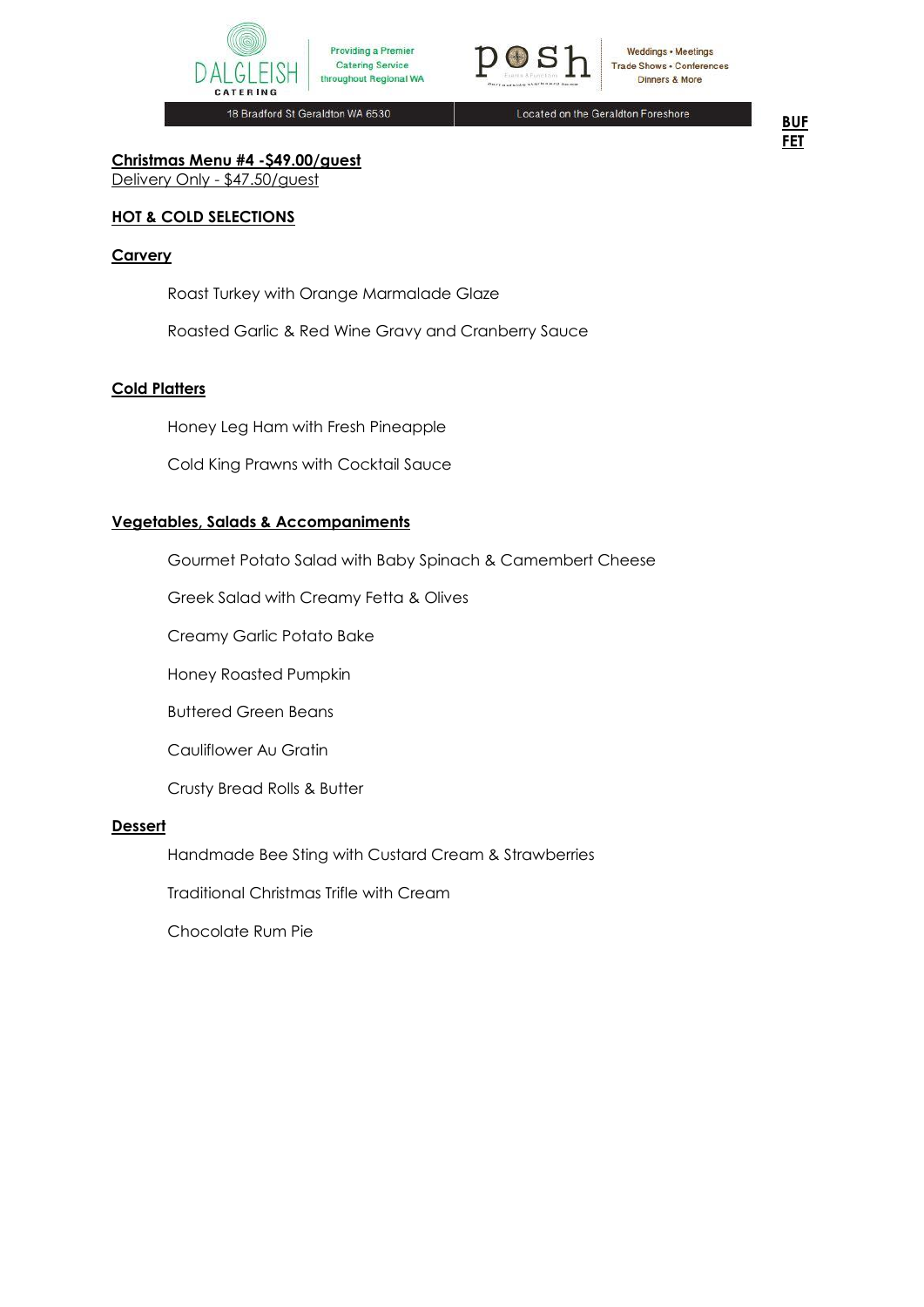



18 Bradford St Geraldton WA 6530

Located on the Geraldton Foreshore

**BUF FET**

# **Christmas Menu # 5 - \$58.50/Guest**

Delivery Only - \$52.00/Guest

#### **Carvery**

Roast Turkey stuffed with Pistachio Nut and Dried Fruit

Roast Pork with Sea Salt Crackling

Roasted Garlic & Red Wine Gravy and Cranberry Sauce

#### **Cold Platters**

Honey Ham off the Bone with Fresh Pineapple

Gourmet Roasted Chickens with Sausage Meat Stuffing

Cold King Prawns with Cocktail Sauce

## **Vegetables, Salads & Accompaniments**

Gourmet Potato Salad with Baby Spinach & Camembert Cheese

Greek Salad with Creamy Fetta & Olives

Creamy Garlic Potato Bake

Honey Roasted Pumpkin

Buttered Green Beans

Cauliflower Au Gratin

Crusty Bread Rolls & Butter

#### **Dessert**

Mixed Berry Tiramisu

Pavlova with Strawberries & Cream with Grated Chocolate

Christmas Puddings with Brandy Custard & Cream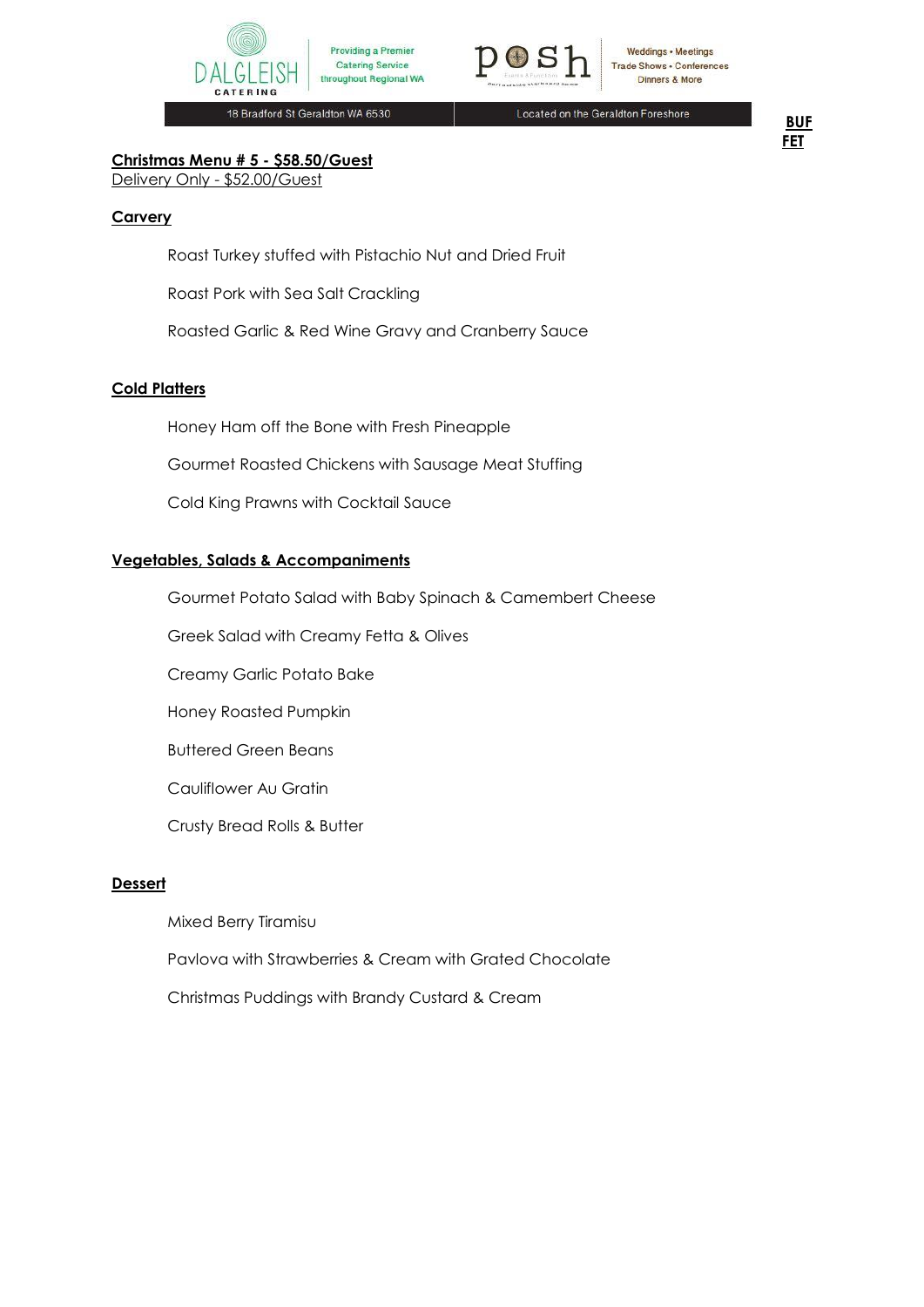



18 Bradford St Geraldton WA 6530

Located on the Geraldton Foreshore

# **SET MENU Christmas Menu # 6 - \$58.50/guest** Not Available as a Delivery

Handmade Dinner Roll

# **Entrée**

Cold King Prawn Salad

Served on a bed of mixed lettuce and masked with mango salsa.

## **Main Course**

#### Christmas Duo

Roasted Breast of Turkey -Stuffed with pistachio nuts & dried fruit. Served with cranberry sauce.

## and

Hot Ham off the Bone Oven roasted with brown sugar and Dijon mustard, served with Cumberland sauce.

Main Courses will be accompanied with full festive trimmings of market fresh vegetables and roasted potato.

# **Dessert**

Handmade Plum Puddings

Seeped in brandy and served with sauce Anglaise and double cream.

# **Cheese Platters**

One Per Table to Share

A selection of Australian & International Cheese.

Served with fresh & dried fruit with crackers.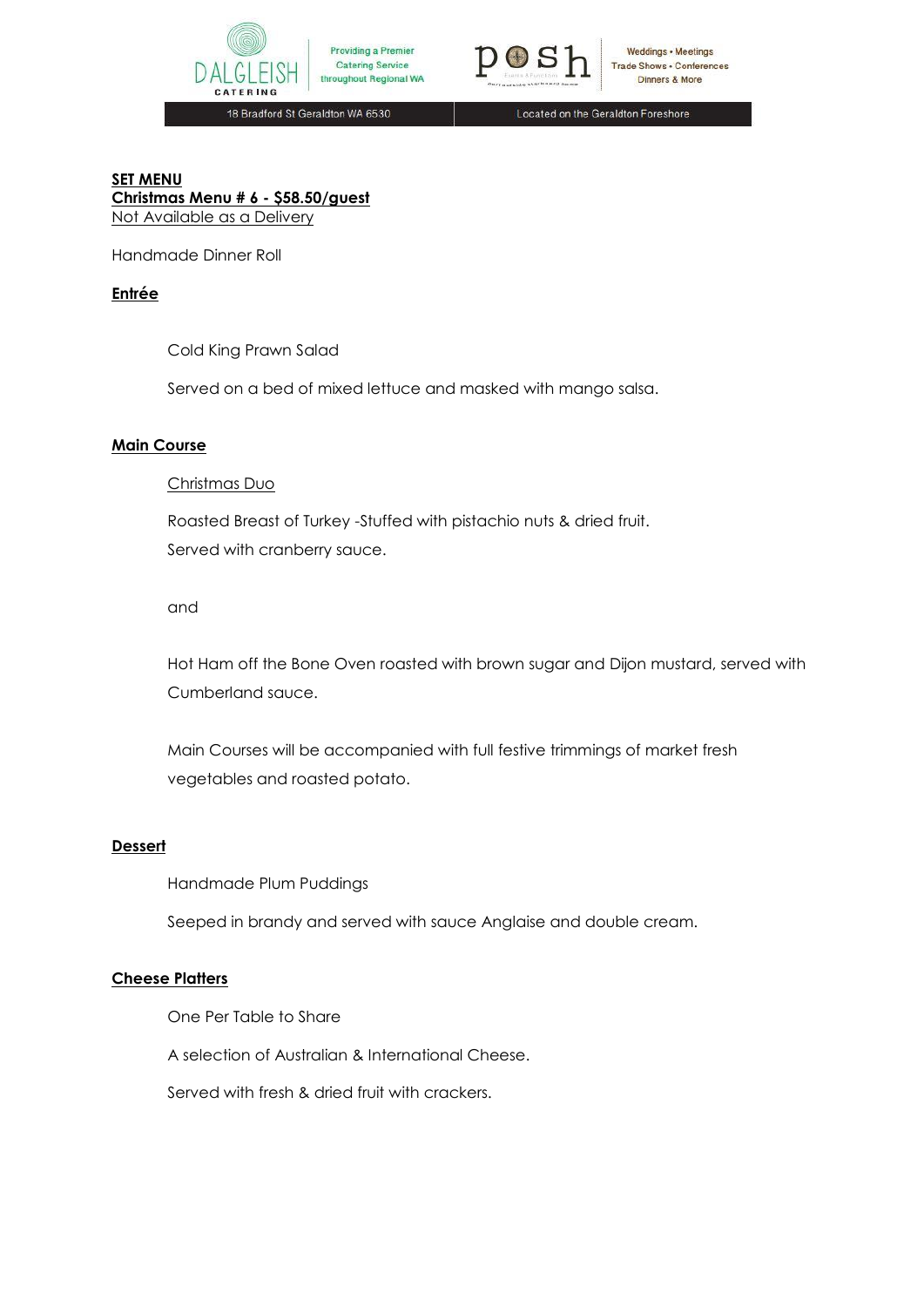



18 Bradford St Geraldton WA 6530

Located on the Geraldton Foreshore

# **SET MENU**

**Christmas Menu # 7- \$62.00/guest** Not Available as a Delivery

# **Pre – Dinner (On Guest Arrival)**

Prawn Nori Rolls with Wasabi & Japanese Soy

Garlic Chicken on Hot Turkish Bread with Hummus

Tandoori Beef on Pappadum

# **ENTRÉE**

Chicken & Vegetable Parcel

Pan seared chicken breast and spring vegetables bound in a cream cheese sauce

and

encased in filo pastry. Oven baked and served with a sweet Galliano sauce

## **MAIN COURSE - Alternate Placement**

Roasted Breast of Turkey

Stuffed with pistachio nuts & dried fruit. Served with cranberry sauce. Accompanied

by roasted potato & market fresh vegetables.

Or

Warm Seafood Salad

Prawn/Scallops/Fish/Calamari tossed in fresh garlic & ginger, sautéed in Asian sauces

and served on a bed of mixed lettuce

#### **DESSERT**

Choux Pastry Selection – Chocolate Éclairs/Profiteroles & Paris Brest

Or

Handmade Plum Puddings seeped in brandy and served with sauce Anglaise and double cream.

Tea/Coffee & Florentine 8 Selections Plus Dessert & Cheese - \$49.50/guest